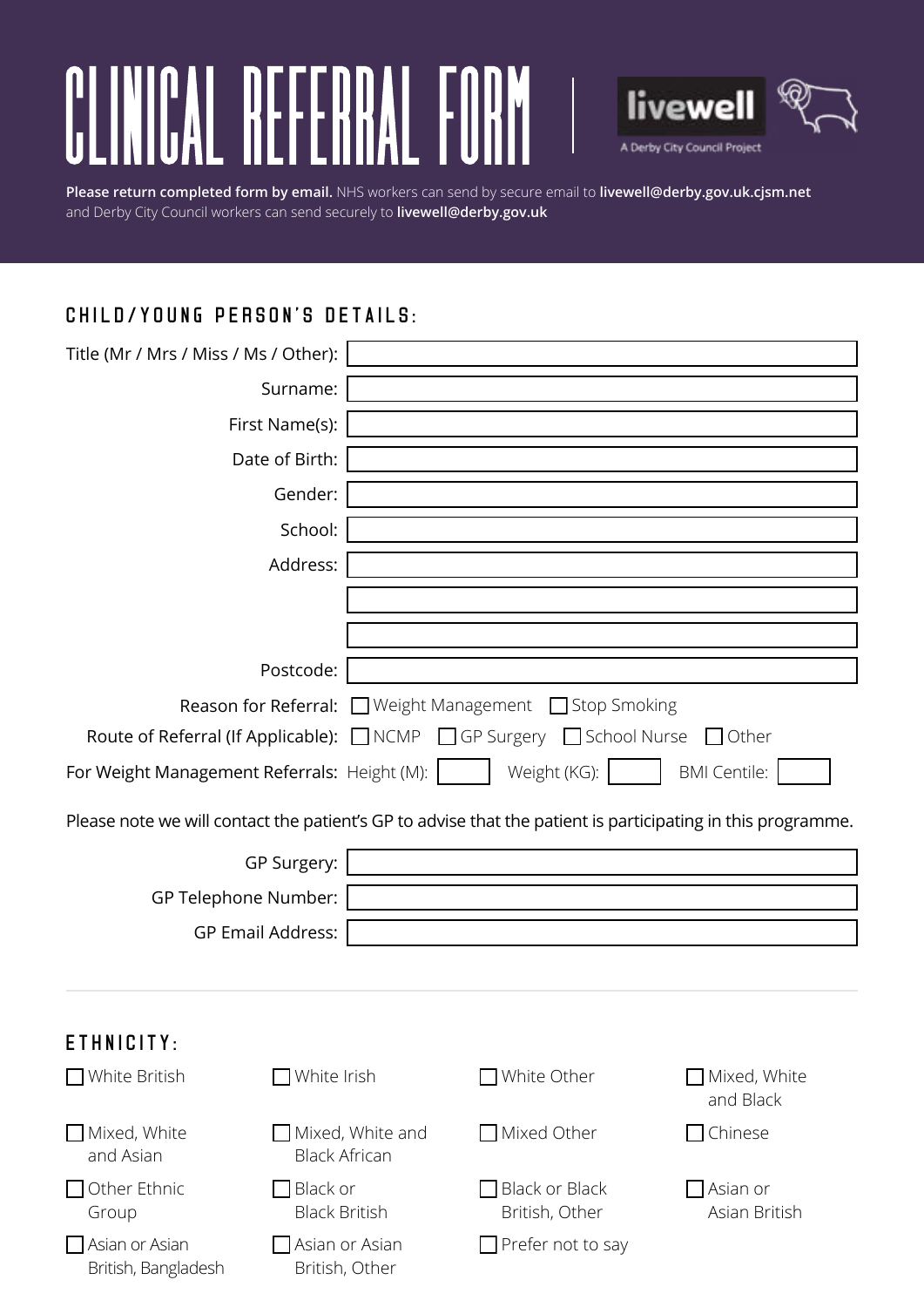## Parent/carer Details:

Please note the stop smoking service is confidential for young people aged 13 and over. We do not require parent's details if the young person does not wish to give them.

| Title (Mr / Mrs / Miss / Ms / Other):                                                                                                                      |                                                                                                                                                                       |  |  |  |  |
|------------------------------------------------------------------------------------------------------------------------------------------------------------|-----------------------------------------------------------------------------------------------------------------------------------------------------------------------|--|--|--|--|
| Surname:                                                                                                                                                   |                                                                                                                                                                       |  |  |  |  |
| First Name(s):                                                                                                                                             |                                                                                                                                                                       |  |  |  |  |
| Relationship to Child:                                                                                                                                     |                                                                                                                                                                       |  |  |  |  |
| Address (If Different From Child):                                                                                                                         |                                                                                                                                                                       |  |  |  |  |
|                                                                                                                                                            |                                                                                                                                                                       |  |  |  |  |
|                                                                                                                                                            |                                                                                                                                                                       |  |  |  |  |
| Postcode:                                                                                                                                                  |                                                                                                                                                                       |  |  |  |  |
| Telephone Number:                                                                                                                                          |                                                                                                                                                                       |  |  |  |  |
| Mobile Number:                                                                                                                                             |                                                                                                                                                                       |  |  |  |  |
| Email Address:                                                                                                                                             |                                                                                                                                                                       |  |  |  |  |
| Preferred Contact Method: □ Phone                                                                                                                          | $\Box$ Email<br>Letter                                                                                                                                                |  |  |  |  |
| Does the child have any health conditions? $\Box$ Yes<br>If yes please detail:<br>Does the child have a disability? $\Box$ ADHD<br>If other please detail: | - I No<br>$\Box$ ASD<br>$\Box$ Learning Disability<br>$\Box$ Physical Disability                                                                                      |  |  |  |  |
|                                                                                                                                                            | Does the child have any specific communication needs? $\Box$ Yes $\Box$ No                                                                                            |  |  |  |  |
| If yes please detail: $  \cdot  $                                                                                                                          |                                                                                                                                                                       |  |  |  |  |
| If yes please detail:                                                                                                                                      | Does the child have any significant emotional difficulties? (e.g. anxiety, low mood) $\Box$ Yes<br>$\Box$ No<br><u> 1989 - Johann Stoff, fransk politik (d. 1989)</u> |  |  |  |  |
|                                                                                                                                                            | Does the child have any food allergies or any dietary requirements? $\Box$ Yes $\Box$ No                                                                              |  |  |  |  |
| If yes please detail:                                                                                                                                      | <u> 1989 - Johann Stein, mars an deus Amerikaansk kommunister (</u>                                                                                                   |  |  |  |  |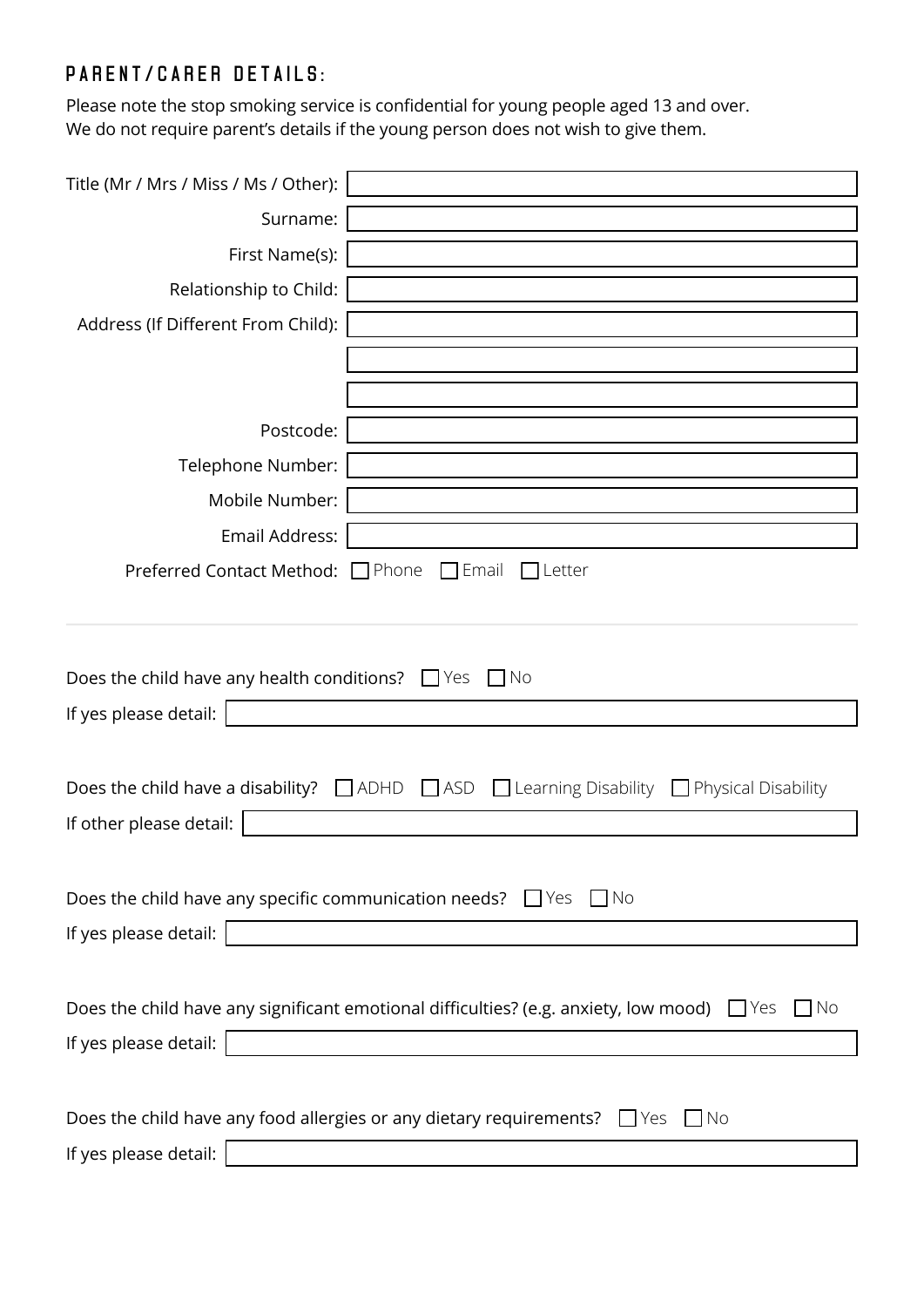|                               | Does the child have any professionals involved with their care? $\Box$ Yes $\Box$ No         |
|-------------------------------|----------------------------------------------------------------------------------------------|
| If yes please detail: $\vert$ |                                                                                              |
|                               |                                                                                              |
|                               | Is the young person on a Child in Need Plan or a Child Protection Plan? $\Box$ Yes $\Box$ No |
| If yes please detail: $\vert$ |                                                                                              |

Please explain how you have engaged with the child's parents/carers if the child is being referred for weight management:

|  | Motivation to change score: |  |  |  |                                                                                                     |  |
|--|-----------------------------|--|--|--|-----------------------------------------------------------------------------------------------------|--|
|  |                             |  |  |  | Low $\Box$ 1 $\Box$ 2 $\Box$ 3 $\Box$ 4 $\Box$ 5 $\Box$ 6 $\Box$ 7 $\Box$ 8 $\Box$ 9 $\Box$ 10 High |  |

## referrer Details:

| Referrer Name:    |  |
|-------------------|--|
| Job Title:        |  |
| Location:         |  |
| Telephone Number: |  |
| Email Address:    |  |